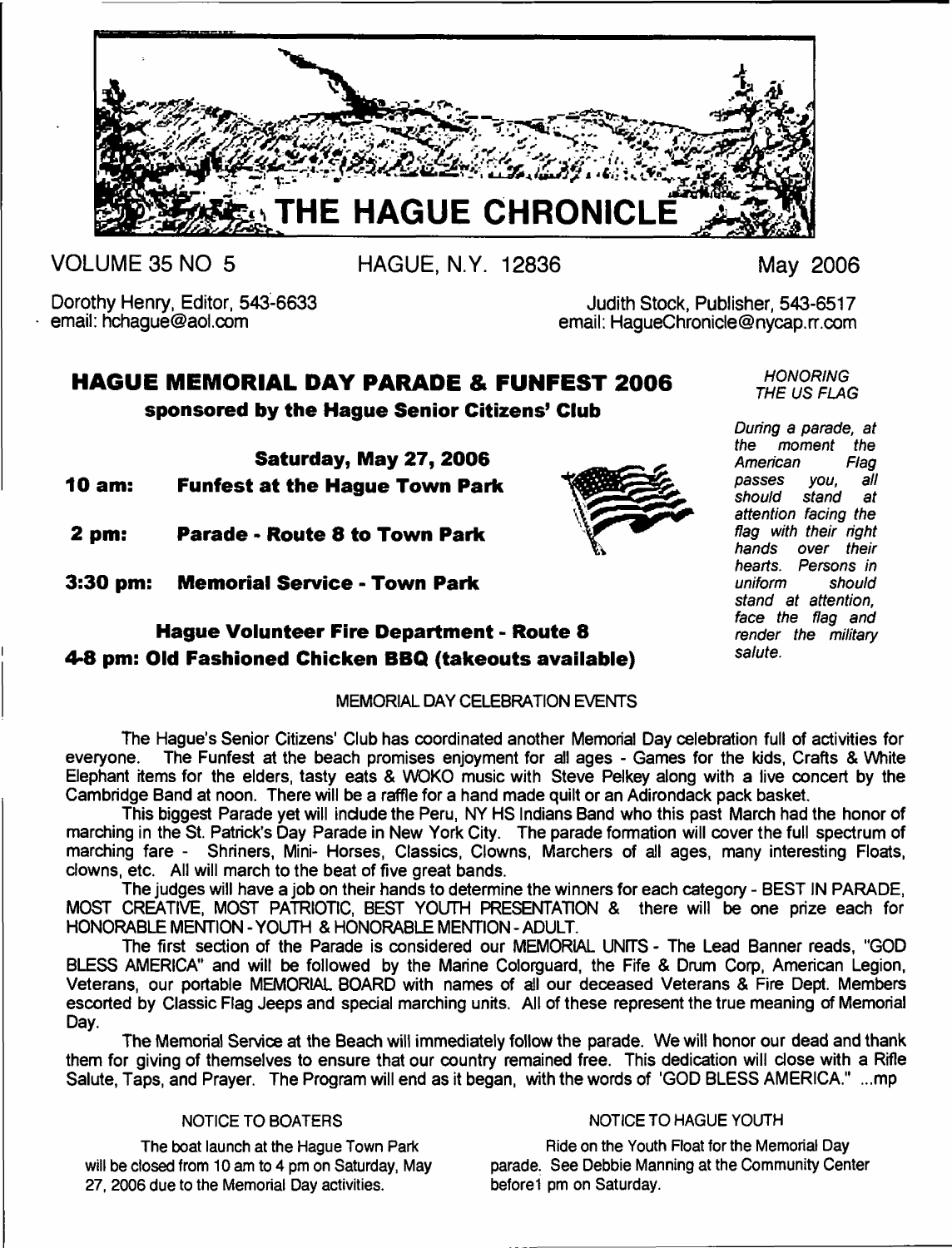**The month of May is a VERY BUSY one for the Hague Seniors preparing for the Memorial Day Celebration. A workshop on May 8th reaped those last minute signs and props needed. Our members are becoming quite adept at wielding a paint brush, and that big road banner you see in the Village was created by the talents of many hands.**

**May's meeting will be on Tuesday, the 23rd, at the Community Center at 1:30 PM. Many of our summer members have returned to the North Country so we look forward to catching up on their news. There will be a few fun items on the agenda, great refreshments and of course, our final plans discussed for the Memorial Day Saturday activities on the 27th.**

... mp

#### **MEMORIAL DAY PARADE - FUNDRAISING**

**The Hague Seniors and the Parade Committee wish to thank all of you who have already donated to the Parade Fund. YOU make this Celebration possible. Anyone still wishing to contribute, please make your check out to HAGUE SENIOR CITIZENS CLUB - PARADE ACCOUNT and mail to the Hague Community Center, Route 8, Hague, NY 12836. We appreciate your support.**

**As a Parade Fundraiser, the Seniors will be selling RAFFLE TICKETS for three separate prizes. First prize will be a beautiful HANDMADE QUILT BY SHIRLEY SMITH - Double size in a unique pattern of** soft colors perfect for any bedroom decor. The **second prize will be a large ADIRONDACK PACK BASKET filled with ADIRONDACK GIFTS compliments of Hague Retailers, & the 3rd prize will be GIFT CERTIFICATES also donated by local Businesses. Tickets will go on sale Memorial Day weekend at the Beach during the Funfest and will continue throughout the summer and fall. Drawing will be held at the Senior Christmas Tree Shop during Hague's HOLIDAY IN HAGUE on December 2nd. - so do your Christmas Shopping early folks! ...mp**

#### PROTECT AGAINST SCAMS

The caller claims you are the winner! You won a dream vacation! You're the beneficiary of an incredible sum of money that will be transferred into your bank account. All you need to do is confirm your personal information--your bank account number and your Social Security number. On the other hand, you are asked for an immediate reply to a threatening e-mail to update your account information. Or you lose your wallet or it is stolen.

Before you know it, your credit cards are maxed-out over the limit and you're a victim of identity theft. It's happening to one out of six of us. "Identity theft is fastest growing scam in the U.S." according to Amy Collins, Northeastern Outreach Coordinator of the Consumer Protection Board at the Office for the Aging in Glens Falls.

Ms. Collins was the guest speaker at the April Senior Citizen's meeting. Seniors are not the only

vulnerable targets she said. Children, teens, college students, and young adults are all preyed upon. Even an eight-year-old's identity was used to get a mortgage, a driver's license, and a credit card. The age group between 18 and 25 is the fastest growing group filing for bankruptcy today. Clearing your name could take from two to seven years, and could cost you \$1,000 out of pocket.

To protect yourself against identity theft and other scams, the NYS Consumer Protection Board and Ms. Collins recommend the following:

• Never give your bank account number over the phone or on the internet.

• Never list your social security number, account number, or phone number on your checks. Use a different type of ID numbers on checks.

• Store your credit cards, social security card, PIN numbers and other personal information in a safe place. Keep these out of sight. Take special care if you hire outsiders to help do work in your home.

• Carry only the credit card you plan to use. Memorize your Social Security number and don't carry it in your wallet. Photocopy what you *do* carry. In case of loss or theft, you won't have to guess.

• Use uncommon passwords and PIN numbers for credit card, bank, and telephone accounts. Make it easy for *you* to remember, but don't use your birth date, phone or mother's maiden name,.

• Shred personal information or documents that you discard. Don't be careless with junk mail.

• Drop important mail into a US postal mailbox or else bring outgoing mail to the post office. Take mail inside promptly.

• Don't let credit cards out of your sight when paying waiters, gas station attendants, or store clerks.

• Use ATM cards cautiously. Be wary of people loitering nearby.

• Carefully review bills and credit card reports. A missing statement may be a red flag that someone has your financial information.

• Check your credit report for accuracy.

• Always ask for identification. Review a contract carefully before signing. Ask questions.

• Report a lost or stolen credit card within two business days in order to minimize liability.

• If your checkbook or debit card is lost, alert your bank to stop payment or dose your account immediately.

• Get on the National DO NOT CALL Registry list to limit unsolicited phone calls at 1-888-382-1222.

• If you are a victim of a scam or identity theft, call the police right away, or call 911.

• Alert neighbors in the community if you know that scam artists are in the neighborhood. Some wear uniforms and impersonate repairmen, handymen, utility workers, etc.

• Remember, if it sounds too good to be true, it generally is.

If you need help with a consumer fraud issue, want information, or wish to schedule a presentation, you can contact Ms. Collins at<br><Amy.collins@consumer.state.ny.us > or 518-798- $\leq$ [Amy.collins@consumer.state.ny.us](mailto:Amy.collins@consumer.state.ny.us) > 3517. Her office is at 333 Glen Street, 3rd Floor, Room 306, Glens Falls, New York 12801.

...chris ianson

**5/06**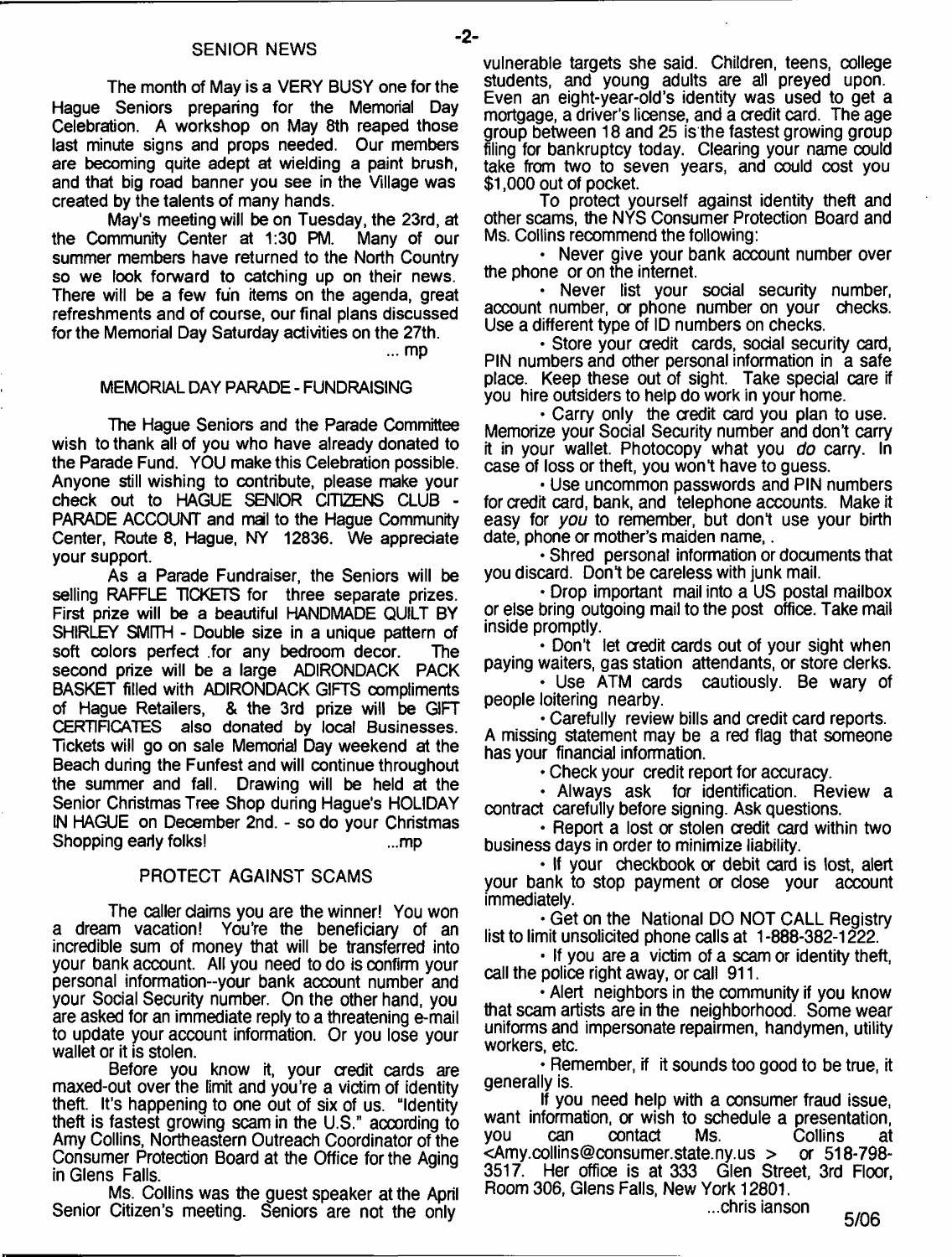#### SILVER BAY SERVICES

The worship and preaching Schedule for 2006 at the Silver Bay YMCA of the Adirondacks

| <b>May 28</b> | Rev. Bruce Tamlyn           |
|---------------|-----------------------------|
| June 18       | Rev. Gerard Van Heest       |
| June 25       | Camilla Parlin Smith        |
| July 2        | Rev. Bruce Tamlyn           |
| July 9        | Rev. Dr. Mary Luti          |
| July 16       | Rev. Gail Wolling,          |
|               | Lutheran Summer Conference  |
| July 23       | Rev. Charlotte P. Gosselink |
| July 30       | Rev. Deadra (Johns) Ashton  |
| August 6      | Rev. John Hay               |
| August 13     | Rev. Robert Beringer        |
| August 20     | Rev. Geoffrey Black         |
| August 27     | Rev. Bruce Tamlyn           |
| October 8     | Rev. Bruce Tamlyn           |

The standard schedule for Sunday Morning Worship at Silver Bay is as follows: 8:30 a.m. Communion<br>9:15 a.m. Choir Rehea Choir Rehearsal<br>Worship  $10:00$  a.m.

#### GOODBYE FROM THE WATERS

Nelson and Dottie Waters have left for California and shared some thoughts on their leaving. Nelson was born and raised in Hague and they previously lived in California.

Nelson said, "Our fifteen years here in Hague have been very meaningful and enjoyable. It has been a heart touching experience reacquainting with many people I grew up with and getting to know many of their children. I have also been privileged to serve my community in many ways and appreciate the confidence that was placed in me."

Nelson and Dottie continued, "We have experienced the additional joys of so many others who have found this beautiful place and made it their<br>home. We have many mixed feelings as we home. We have many mixed feelings as we prepare to leave. We have come to appreciate so many of you and thank you all for reaching out to us with love and care. We will take many wonderful memories with us and look forward to a visit back home every now and then. Our thanks to so many of you who shared your lives with us making this past fifteen years a pleasant journey. God's best to you all."

#### CHAMPLAIN VALLEY CHORALE CONCERTS

The Champlain Valley Chorale presents "Anniversary of Song" at St. Patrick's Church, Port Henry, NY on Friday, June 2, 2006 at 7:30PM and at the First United Methodist Church, Ticonderoga, NY on Sunday, June 4, 2006 at 3PM. The public is invited to these admission-free concerts.

### CARILLON GC CELEBRATES ARBOR DAY

The Carillon Garden Club celebrated Arbor Day on April 28 by donating a Sergeant Crab Apple tree at the emergency entrance to the Inter-Lakes Health campus. Joyce Mouradian, president of the club presented the tree to Pat Chamberlain, director of nurses, who accepted it in behalf of Inter-Lakes Health. In her statement Pat accepted the tree saying that it is was a sign of growth and blossoming future of the facility. "It's beautiful and we are very thankful."

The tree was planted by David DeFranco Landscaping Co. of Hague.

It was noted by Mrs. Mouradian that this is just one of the many projects that the Garden Club has been involved in over the past years in Ticonderoga and Hague. The object of the dub is: "To promote interest in gardening; to aid in the protection and conservation of natural resources; to protect civic beauty; to study and advance the fine arts of gardening, landscape design, floral design, and horticulture."

Prospective new members and/or guests are cordially invited to attend meetings of the dub, which are held on the third Thursday of each month at the Hague Community Center at 11 AM. Bring a sandwich for lunch - dessert and beverage are provided. A program follows lunch.

For information, please call Mrs. Mouradian at 585-6131.

#### THE VIEW OPENS FOR SEASON

The View Restaurant opened for the season on Friday, May 5th with a party on the deck attended by several local residents. Music was presented by Nelson Shapiro of Ticonderoga.

View owner, Brad Whisher, announced that his staff will include David Fitzgerald, of Hague, as Manager and Scott Hartwell will return as Chef.



**The View Restaurant Personnel with Supervisor Belden I. to r.: Scott hartwell, Dave Fitzgerald, Mary Anne Eaton, Brad Whisher and Dan Belden photo by j. stock 5/06**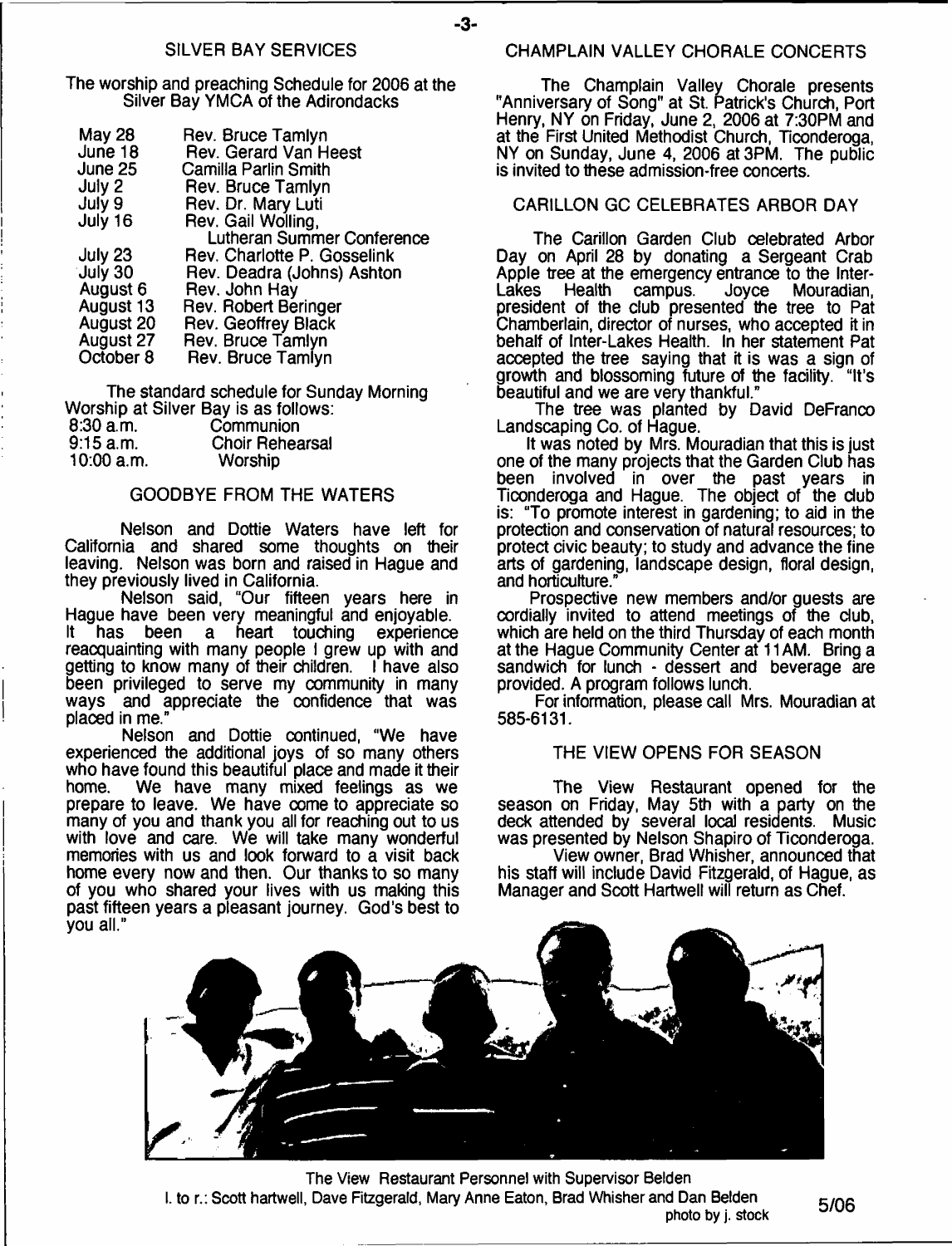Martin Fitzgerald served as Acting Chair since Chairman Robert Goetsch was absent. other members were present - Mary Lou Doulin, George lanson, Tina King, Bill Pittman and Lindsay Mydlarz.

#### Puckette. (42.12-1-18) Lakeshore DR. TR1

A public hearing was held on the application to add a 6x12 ft addition to the rear of an existing non-conforming house. The addition will maintain the current 4 ft. sideline setback.

The Planning Board had recommended that the plan not be approved as submitted. A ZBA motion to approve the plan did not carry as there was a 3-3 tie. Voting for the approval were lanson. Pittman and Fitzgerald and voting against were King, Mydlarz and Doulin.

#### Berger. (12.18-1-17) Lakeshore Dr. TR1

A public hearing was held on the application to remove a portion of an existing deck and staircase which encroaches on the neighboring property. A new staircase would be built to meet a set of existing stairs that lead to the boat dock. Variances are needed for sideline and shoreline setbacks. The house was built in violation of the sideline setbacks prior to the Bergers ownership.

The Planning Board had recommended that the application be denied. The ZBA denied the variance citing that it does not address the setback issues and another solution is possible.

Voting to deny were Doulin, Mydlarz, King and Pittman while lanson and Fitzgerald voted to approve.

#### Whisher. (43.5-2-151 Graphite Mt. Rd. Hamlet

A public hearing was held on the request for a sideline setback variance in order to build a 9x16 ft. addition to the rear of a pre-existing non-conforming building (where previously bagels had been made) for the purpose of housing a refrigeration unit.

Attorney Pat Carney spoke for the owners of the neighboring commercial building which houses apartments, the Silver Bay Construction Co and Alison Craig Real Estate. Among other things they are concerned about the proximity to their property lines and the driveway access to the rear of their property as well as the potential noise from the addition. They believe that the unit could be placed on the other side of the building.

Brad Whisher indicated that it would be expensive to more the electrical and water lines and noted that a previous similar variance had been granted for the same building.

Alice Patchett spoke in favor of the proposal which she felt would allow for the creation of a new business that would have a positive impact on the Community.

The Planning Board made no recommendation and the ZBA denied the request citing other ways of doing the project albeit more expensive. Voting to deny were Pittman, Mydlarz, King and Doulin and voting to approve, based on the previous granting of a variance, were lanson and Fitzgerald.

-4-Whisher and Eaton (12.18-1-15.1 and 12.18-1-15.2) Lakeshore DR. TR1

A public hearing was held for the application for a lot line change which would allow the angle of the property to change in order to accommodate a larger dock at their residential property.

Both the Planning and Zoning Boards approved the request.

#### Rebenack. (93,16-1-33) Sabbath Day Pt. Rd. TR1r

The applicant wishes to replace the existing house with a new log home within 100 ft. of the lake. The Board accepted the application with a request for further documentation. A site visit will be conducted.

#### Stanford. (43.13-1-29) Bayberry Lane. TR1

The Board accepted the application to build a 10x20 ft. sunroom maintaining the current 6 ft sideline setback.

#### PLANNING BOARD - 5/4/06

Present were Chairman David Swanson, Roily Allen, John Brown, Tim Costello, Pam Peterson, and Katy Wells while Peter Foster was absent.

#### Frasier. (25.3-1-11.1) Graphite Mt. Rd. OC1

A completed survey for the subdivision was presented to the Board confirming the smaller lot will measure 3.72 acres with indication of placement of the house, garage, driveway and septic and approval was given.

#### Ragot. (42.20-1-6) Lakeshore Dr. TR2

The Board approved the request for a four lot subdivision with the condition that that no development can occur on lot #1 until the flooding situation is solved.

#### Ginn and Smith. <43.5-1-3 and 43.5-1-21 Graphite Mt. Rd. Hamlet

The applicants are requesting a lot line change of .007 acres to correct an error of a propane tank belonging to the Ginns inadvertently being buried on the adjoining (Smith) property. Approval was given based on meeting certain criteria to the satisfaction of the ZEO.

#### More. (93.12-1-13) Sabbath Day Point Rd. TR1

The application to build an addition and a two car garage to an existing residence was approved under Site Plan Review. F. Allen recused himself from the vote.

#### Puckette. (42.12-1-18) Lakeshore Dr. TR1

No action was taken by the ZBA due to a tie vote on the application for a 6x12 ft addition to the rear of an pre-existing, non-conforming building. The application will return for review at the next ZBA meeting. The Planning Board previously voted against a recommendation and decided to delay action until after the next ZBA meeting.

#### Rebenack. (93.16-1-33) Sabbath Day Point Rd. TR1r

Based on additional documentation the Board gave conceptual approval for the request to replace the existing house with a new log home within 100 ft. of the lake. The ZBA will still be holding a public hearing.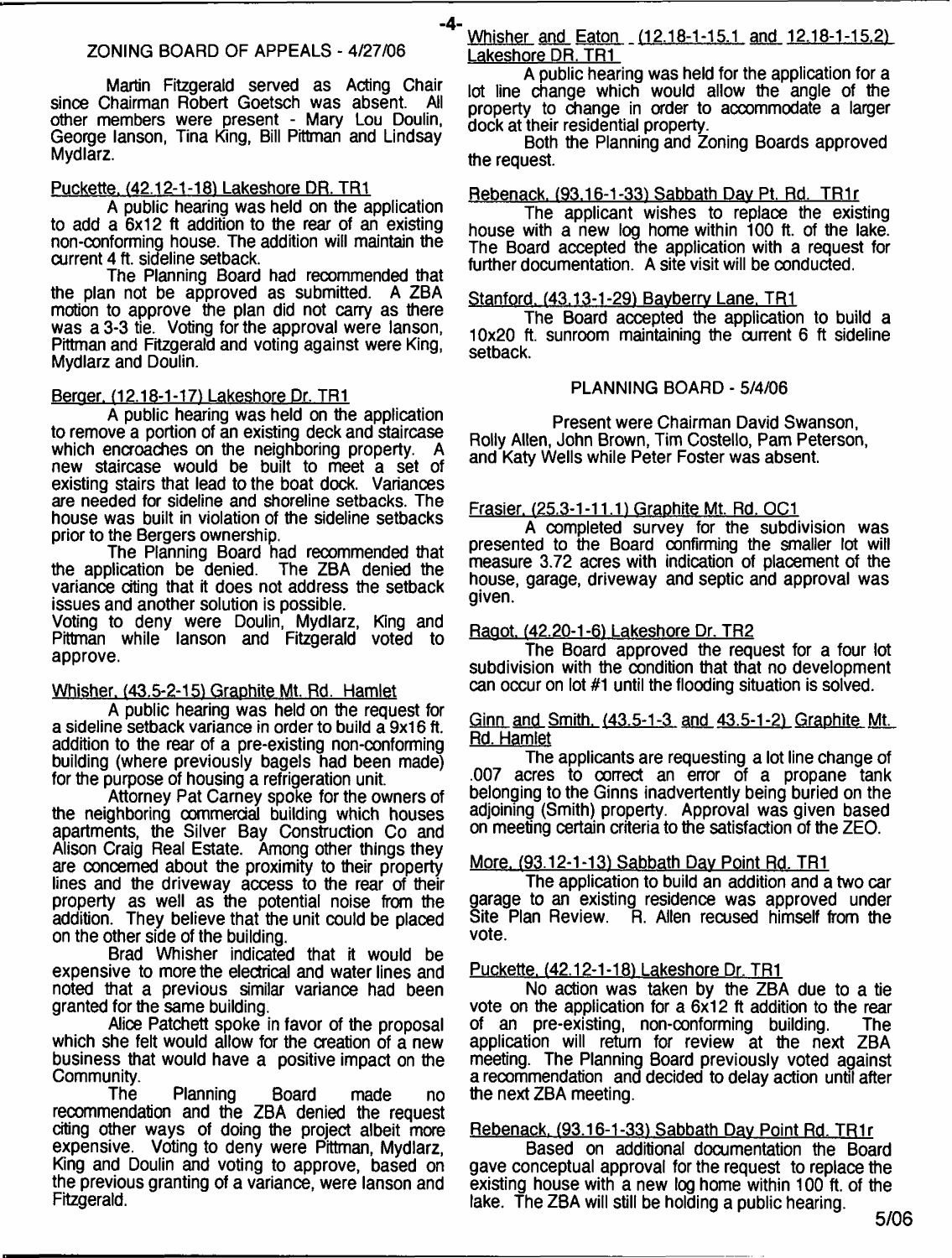Dan Belden, Art Steitz, Dick Gladu, Edna Frasier and Tom LaPointe were all present.

Several people spoke in the time alotted for public comments:<br>Scott Olsen

Scott Olsen from Casella Waste Management discussed the hours at the transfer station, the fees and the handling of the "free" day. The Board agreed to stay with the current rates and<br>hours. In response to requests from seasonal In response to requests from seasonal residents, the dates for the "free" day will be later in the month than last year and will be held on Thursday, June 22 and Friday, June 23 from 8 am to 4 pm. There will not be a voucher system as last year. Seniors, 60 & over, may arrange for pick-up by the Town Highway crew by calling 543-6161. Casella doesn't charge for these items but any items other residents bring up to the station will be billed to the Town. Metal and construction debris will be accepted but no garbage, refrigerators, tires or yard waste.

Judy Stock suggested that Board clarify its<br>procedures for both the Town "Citizen's procedures for both the Town "Citizen's Committees" and the Town "Board Committees", including stating the mission and goals of the committee, method for selecting members and choosing a chairman, and improving record keeping. Each Town Board committee currently consists of two Board members and reports are given each month at the Town Board meeting. She noted, "It appears that much of the topic of discussion at the Town Board meetings could be done by the committees. The Town Board would only need to discuss a particular motion on a recommendation by the committee."

Linda Benway, Town Animal Control Officer, stated that she wanted to start the trap/neuter and return program soon but will need additional traps. The Board has approved money for the program and the traps may be purchased from that fund.

Rudy Meola noted that the Town has maintained large balances in the operating account (over \$810,000 in January, \$750,000 in February, \$654,000 in March and \$724,000 in April) with a yield of 1.4% and asked, "Why cant some of these funds be invested in a higher rate?" Supervisor Belden said that all current bills are paid from this account and it "can't be drawn down to nothing." Meola and it "can't be drawn down to nothing." suggested that with more sales tax money coming in they could consider investing just \$200,000 at 5%. Council member Frasier responded that the Finance Committee looked at this issue carefully and felt that they have made the best decisions for the investing of the money and that it was not necessary to keep revisiting the issue.

Sean Lobdell again appeared to ask about the status of the follow-up on the lawsuit which the Board promised at the last meeting. Councilman Gladu reported that he had been continually trying to oontact the lawyer, Mr. McNally, and had just today received a fax with the recommendation. He wanted to discuss it with the Board later in executive session before making a public statement. In response to a question from Mr. Lobdell on the amount of money the town has spent on this matter, Supervisor Belden responded about \$3000.

Committee Reports:

-5-

Assessor/Justice - Councilman Gladu reported that the tentative assessment roll is available. About 80 properties have been informed about<br>changes and appointments are being appointments are being scheduled. The equalization rate is 79.5%. If you divide your assessed valuation by the rate (.795) you will get the market value of your property. Considering the current sales prices, there will probably have to be another revaluation in Hague soon. Bolton, Lake George and Queensbury will do a reval in 2008. He would like to see Ticonderoga and Hague do one together in 2008 and suggested that Supervisor Belden talk with Ticonderoga Supervisor Bob Dedrick to "get on same page".

Buildings & Grounds/CC - Councilman LaPointe reported on bids by Silver Bay Construction for several of the projects that need to be done. The Board approved some and will hold off on others.

Other issues that were noted were a petition for a library in the newly acquired American Legion building, the need for a tree to be removed from the cemetery on Route 8 and the status of the streetlights which will not be used on Graphite Mt Rd (Route 8) in the hamlet It is possible that some of the streetlights might be used elsewhere. They will be stored in the Town Shed until a decision is made.

Enhancement Committee - Council member Frasier reported that she and Supervisor Belden met with Lisa Nagle about plans for the area behind the brook by the American Legion building such as a gazebo and picnic table. Inside there might be displays (eg. crafts) changing each month. The Board approved no \$2500 to hire Ms. Nagle to write a grant application for matching funds to do the<br>work. Mrs. Frasier also met with the work. Mrs. Frasier also met with<br>Enhancement Committee and reported Committee and reported a possible alternative of planters rather than a flower bed near the Baptist Church. Work needs to be done on the triangle at the intersection and Dave DeFranco and Pete Foster will be consulted. A watering cart is needed to pull along the sidewalk to water the flower baskets. The Board approved a total of up to \$4000 for the Enhancement Committee projects.

CARE - Council member Frasier reported that the food pantry is overloaded with food and only 8 people are using it regularly. needs to be some way to get more of the food If there are not enough eligible people then more could be given to each individual, it could be opened every week or the pantry should consider accepting less food. These suggestions will be discussed with the Food Pantry volunteers.

Highway - Councilman Gladu stated that the 3 trucks that the Town can potentially sell are in fair to poor condition. He is also continuing to work on the respiratory plan due to OSHA. The CHIPS money for the highway is coming and it will be \$32,700 rather than the budgeted \$24,000.

Con't on page 6 - Town Board 5/06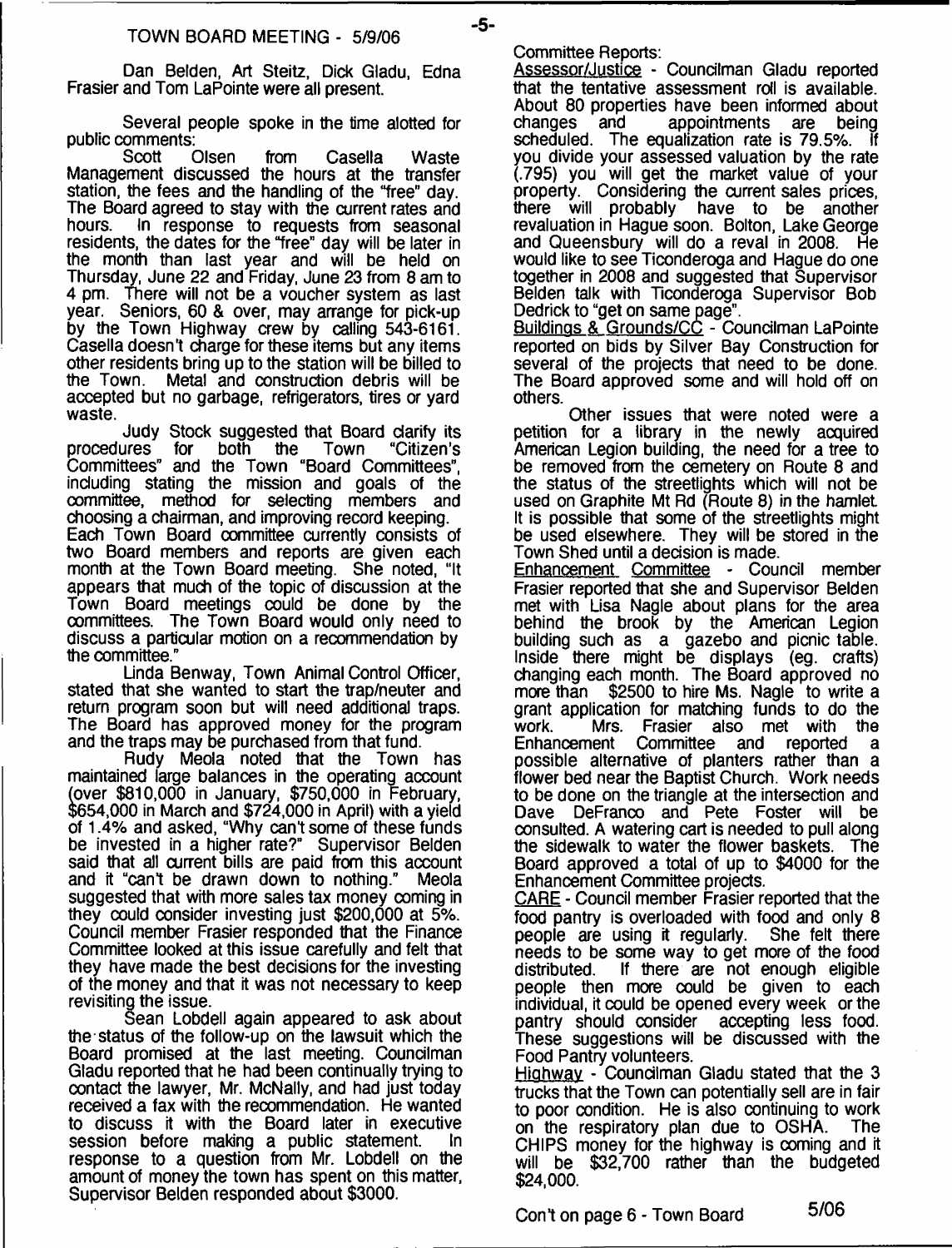Museum & Historian - Council member Frasier reported meeting with the Museum Board and it is felt that the priority need is to preserve the paper items they already have. There is still paper items they already have. some confusion about building and she feels a survey is needed about community support.

Coundilman LaPointe is going to try to build a mobile case which could be used for displays to promote the museum and to test for size. He is working on ideas with Michelle Gautreau. The fundraiser money is in the Town general fund and the Museum would have to ask the Board in order to use the money.

The Town Board previously set aside about \$265,000 for the Museum. Art Hatfield spoke to the Board and felt that only one person in ten is interested in a new museum and that people aren't willing to pay more taxes to support it. He concurred that a survey of the community is needed.

George lanson suggested that other small museums should be checked and a plan has to be generated that "this is what we have and this is where we want to go and do we want it."

Mr. LaPointe said that maybe we don't need a building yet and just need display cases. Supervisor Belden said that we already have money which can be used to preserve what we have which is the first goal.

Town Clerk Debbie Manning noted that a needs assessment has already been done and that there is an inventory of all the paper records.

Judy Stock mentioned that there is currently some discussion on the integration of the Museum and the Historical Society.

Planning/Zoning/Stormwater - Councilman Gladu recommended that the hours for the Zoning Enforcement Officer be increased from 24 hours to 32 hours per week. This increase is needed in order for the ZEO to do all the necessary inspections, surveys, meetings, site visits as well as still have scheduled office hours. He hopes to also have a proposal at the next meeting on an increase in the fee schedule to bring in more income to cover the extra hours. The Board approved the change. The ZEO submitted a written report of the month's activities.

Town Park/Beautification - After much discussion on the merits of various lawnmowers, the Board approved \$2500 for a new one.

# GOLF HUMOR

In golf, if it goes left, it's a hook. If it goes right, it's a slice. If it goes straight down the fairway, it's a miracle.



In other unfinished business, the Board:

**-6-**

- Accepted a petition from residents on Trout Brook Road to decrease the speed limit to 35 mph
- Heard a update from Councilman Gladu on the current proposal for property tax and school funding reform. (See related article below on "Taxes".)
- Declined to accept the opportunity to purchase the print of a painting of a photograph of the "Leaping Fish" for \$450.

Under new business, the Board:

- Discussed letter from the Hague Motel on the need for dredging at the boat launch site.
- Approved use of the Visitor Center by the Fish & Game Club for 6/5-6/11.
- Approved use of well water for the drinking fountain in the community center.
- Approved \$4,900 to Clough Harbor for the annual landfill post closure work.
- Set Tuesday, June 20th at 6:30pm for an informational hearing about plans for the new sewer district #2.
- Approved a resolution of support in an appeal to the APA by Adirondack Wind Partners to construct a temporary wind and weather monitoring tower on the Barton Mine lands.
- Learned in a report from Graham Bailey that the next period for grant funding will be in 2008 for the pedestrian/bicyde path along Route 9N.

### PROPERTY TAXES

The new budget of the Ticonderoga Central School District contains a tax levy increase of 2.89 percent. The tax levy will go from \$8.1 million to \$8.4 million. The tax levy is the amount raised from property taxes, but a projected tax rate hasn't been set yet according to Ticonderoga<br>Superintendent John McDonald. The biggest Superintendent John McDonald. increase in the new budget was for debt-service payments on a previous building project. Spending is up 6.29 percent, or \$897,000, over the 2005-06 budget. The current budget totals \$14.26 million; the new plan is \$15.16 million. The district is slated for a 6.8-percent increase in state aid -- from \$5.04 million to \$5.38 million.

McDonald said that the School Board held several work sessions and received input from the community and school staff to come up with a budget that "pays attention to education needs and needs of the taxpayers."

Hague Councilman Dick Gladu has been working with other concerned taxpayers around the state to encourage legislation for property tax relief. He reported attending a rally in Lake George<br>of about 35 activists, representing many representing many thousands of taxpayers, to encourage bipartisan support for the measures.

The concern about rising property taxes has become an issue all across New York State and pressure is mounting to pass significant legislation.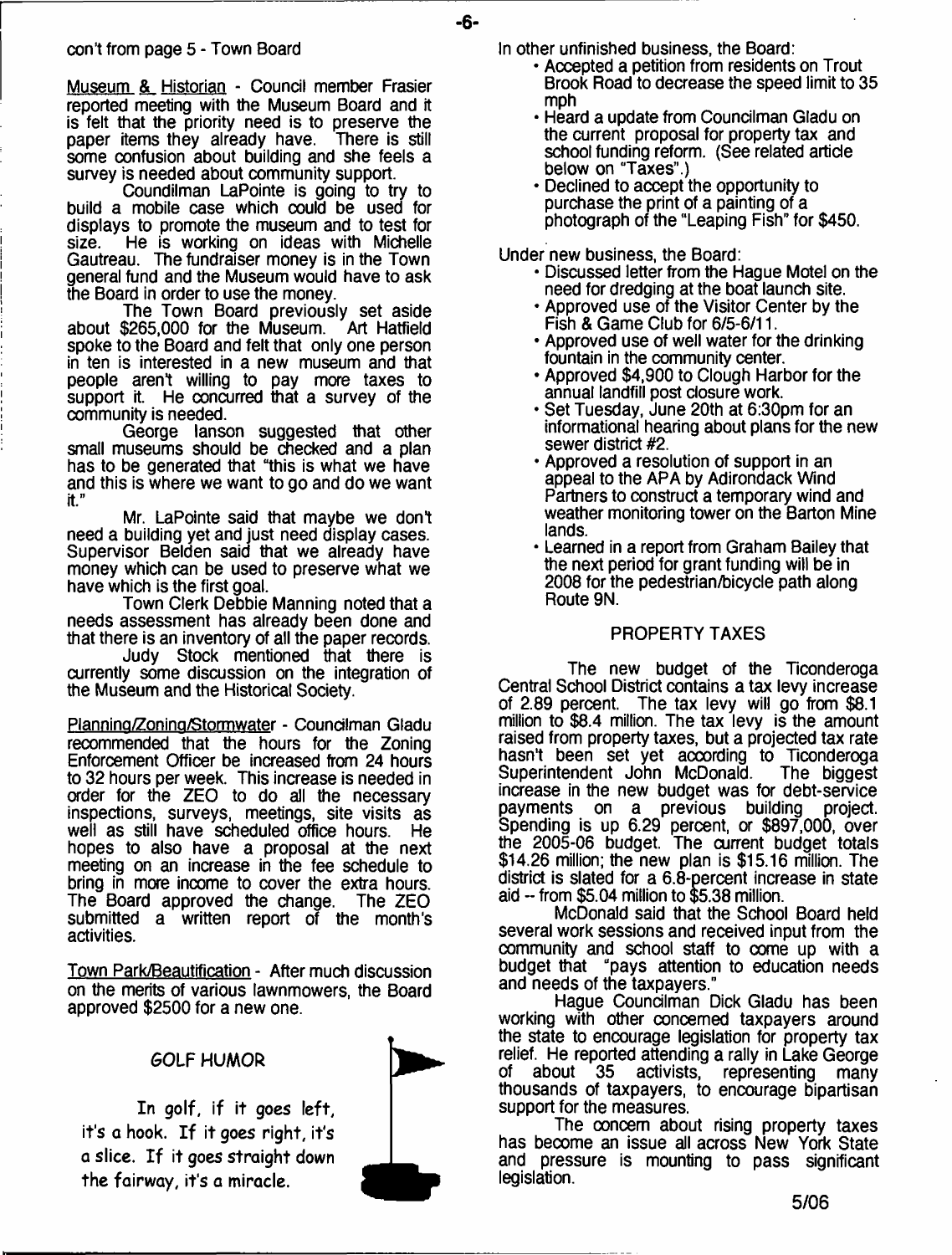# $\sim$ SOUNDINGS~

BORN: A girt, Helena Elizabeth Batha, to Courtney (Van Voorhis) and Jack Batha, Wevertown, NY, on April 17, 2006. Happy grandparents are Rudd and Peg Van Voorhis, Hague and Wevertown.

BORN: Luke Barton Engler to Bart and Jennifer Engler of Daytona Beach, FI on May 7,2006. His proud grandfather and step-grandmother are Gilbert and Barbara Engler of Annandale, VA and Hague, NY.

DIED: Karen Kowalsky Ravis, 42, of Lewes, DE on April 23, 2006 from complications of diabetes and heart disease. Karen graduated from Ticonderoga High School in 1981. Her remaining family includes her mother, Nancy Getta of Lewes, DE and Hague, NY and her siblings Stanley Kowalsky of Bloomsburg, PA, Michael Kowalsky of Ronkonkoma, NY and Nancy Perkins of Winhall, VT.

DIED: Charles Cronin, 73, of Buckingham, PA and 40-year summer resident of Forest Bay, Hague on April 10,2006 of lung cancer. Chuck was an avid golfer and member of the Northern Lake George Yacht Club. He is survived by his wife of 40 years, Margaret "Peggy" Edwards Cronin; daughter, Elizabeth Cronin Caviness and her husband, George, of NY, NY; a son, John Cronin and his wife, Julie, of Baltimore, MD; a grandaughter, Julie Caviness and a brother, Arthur Cronin of Michigan.

#### TICONDEROGA MS HONORS

The following Hague students have been listed on the Third Marking Period Honor Roll at the Ticonderoga Middle School:

Grade 6: First Honors - Edward Kearns, Corey King, William Lawrie, Victoria Tompkins, Harley Trudeau

Grade 8: First Honors - Kaley Manniing, Jamie Patchett, Qirsten Ross

The following Hague students are listed in the Sentinel Merit Society for the Third Marking Period:

Grade 6: Corey King, Victoria Tompkins, Walter Porter, Harley Trudeau

Grade 7: Kalene Ross

Grade 8: Taylor Denno, Kaley Manning, Qirsten Ross

Harley Trudeau was one of two sixth graders in Ti Middle School chosen as student of the month for March 2006.

#### SEX OFFENDER REGISTRY

In a May 12, 2006 letter to District<br>Parents, John McDonald, Ticonderoga **Ticonderoga** Superintendent of Schools, enclosed two flyers he had received from the Warren County Sheriff's Department. The flyers indicated that there are two level 3 sex offenders whose addresses are listed in Hague.<br>For futher int

information see <<http://aiminaljustice.state.ny.us/nsor/index.htm>> a <<http://Www.familywatchdog.us/Search.asp>> or call 1-800-262-3257.

#### MORE BESTE THANKS

The Beste Scholarship Committee thanks the following people who have sent in donations to the Mary C. Beste Scholarship Fund since the last donor list was published in the Hague<br>Chronicle: Robert W. Mayer and Tony and Robert W. Mayer and Tony and Carol Clifton Turner. Any additional donations can be sent to: Beste Scholarship Fund c/o Hague Community center, hague, NY 12836.

#### WARREN COUNTY YOUTH TALENT SHOW

A Talent Show, open to Warren County youth, will be held on Saturday August 5, 2006 during the Warren County Youth Fair. This event, sponsored by Cornell Cooperative Extension of Warren County, is solely for the purpose of providing an opportunity for encouragement, development and discovery of amateur entertainers.

Youth who reside in Warren County for at least 2 months of the year, attend a Warren County School, or are a member of a youth group located within Warren County are eligible to enter. All entries must be received by 4:30 p.m. on August 4, 2006 to participate.

For more information or to enter, please contact the Cornell Cooperative Extension Education Center in Warren County at (518) 623-3291 or <warren @cornell.edu>.

#### SANTANIELLO CONTINUES STREAK

Ted Santaniello, SUNY Plattsburgh senior, continues to impress with his success on the track. On April 29th, at the SUNYAC Championships at Brockport, he placed third in the 400M and second in the 4x100M relay for a new school record. In the 4x400M a first place finish was a new facility reoord and a new championship meet reoord - besting the old reoord set in 1981. On May 5th at Oneonta State, Ted placed first in both the 100M and 200M races.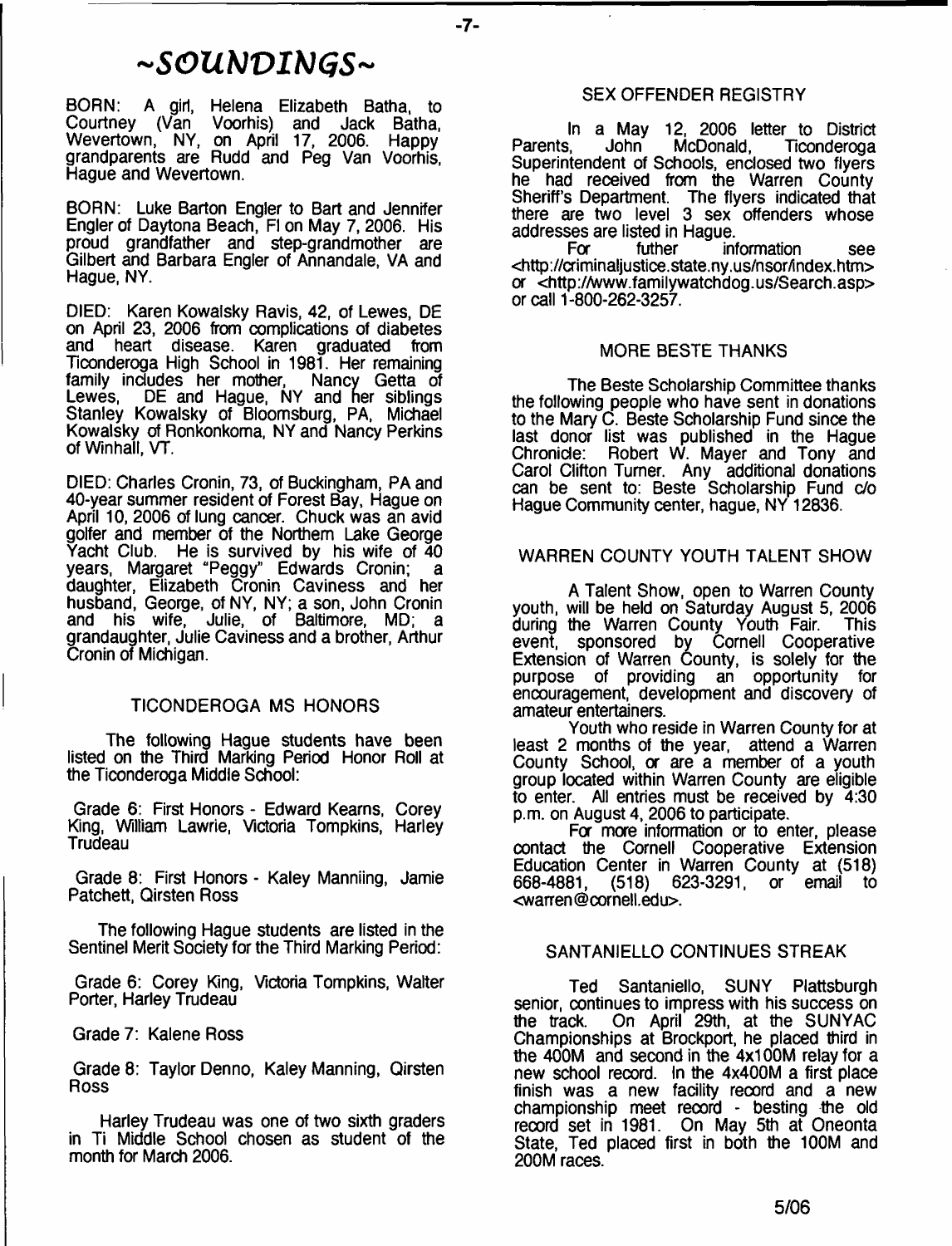**• "HOORAY FOR HOLLYWOOD", theme party and fundraiser for the Ticonderoga Area Chamber of Commerce at the View Restaurant on Friday, June 2. Cocktails/ silent auction/great food buffet, music and dancing, "limited live auction". For reservations, call 585-6619 or email [tacc@bluemoo.net](mailto:tacc@bluemoo.net).**

**• AMERICADE Touring Rally will be held in Lake George from June 5 to 10. Hague Fish and Game Club will man a concession stand at the Hague Town Park Visitors' Center for the bikers and the general public.**

**• TICONDEROGA FESTIVAL GUILD progressive dinner on June 6, 2006 with seatings at 4:30PM, 5:30PM and 6:30PM. Tickets (\$30) and info call 585-6716.**

**• CRANDALL Library in Glens Falls will hold a library book sale on June 9 -11 at the library. Books, audio and video cassettes, cd's DVD;s records. Fit 9AM-5PM; Sat. 9AM - 4PM, Sun. 12N -4PM**

**• LARAC Art Festival will be held in the City Park, Glens Falls on June 10 and 11. Juried arts & crafts show. Food, music, activities. For information call 798-1114.**

**• ZONTA Country Faire to be held on June 10 and 11 across from the LARAC Festival. Homemade crafts, kiddie corner, food booth, raffle. Sat. 10A-5PM. Sun. 10AM-4PM. For information call 743-1844.**

**• BASS season opens statewide on June 17 through Nov. 30. Verify regulations on ponds, lakes, rivers and streams. For information call 897-1200.**

**• BREAKFAST on the first Friday of every month is open to the public at the Ti Armory, Champlain Ave. 6:30AM - 9:30AM, \$2.50. Call 585-7682.**

**• The OSTEOPOROSIS Exercise Group meets every Tuesday from 1:30-2:30PM at the Moses-Ludington Hospital Cafeteria. For information call 547-8306 or 585-7732.**

**• H.O.P.E. Cancer Support Group meets the third Sunday of every month at the Blessed Sacrament Rectory in Hague. For more information call 543-6525.**

**• FORT TICONDEROGA opened May 10. For events information, call 585-2821.**

**• HANCOCK HOUSE is open Wed - Sat 10AM - 4PM.**



The Marcella Sembrich Opera Museum will present the music of pianist Sonya Lifschitz at a benefit concert at 3PM Sunday, June 4 at the museum, 4800 Rt. 9N Bolton Landing. Lifschitz will perform works by Chopin, Scriabin and Schubert. Proceeds from the concert will go to the conservation of the museum's costume collection. A reception follows the concert.

The museum opens for the season on June 15. Hours are daily from June 15 through Sept. 15 from 10AM to 12:30PM and from 2:00 to 5:30PM. Admission is by donation. Call 644- 2492 or visit the Web site at [www.operamuseum.org](http://www.operamuseum.org) for more information.

#### LAKE GEORGE ASSOCIATION

Throughout the Lake George watershed applications for subdivision development are being submitted at an accelerated rate. To lake protection advocates it is a troubling trend. The LGA is urging towns to carefully review their Comprehensive Plan to ensure that all subdivision approvals correlate to the town's long-range goals, if they<br>have been defined. If the have been defined. If the<br>Comprehensive Plan has not **Comprehensive** addressed the specific issues of what constitutes appropriate development, then this should happen before current approvals are granted.

According to Kathy Bozony, LGA Land Use Management Coordinator, the number of subdivision plans being presented to Planning Boards for approval will certainly change the look of the viewshed from Lake George and the surrounding lands. "It will be unfortunate if people that live around Lake George and enjoy its beauty look around in the near future and say 'What happened?'"

The LGA is urging residents to monitor the work of its municipal boards and to take an active role in shaping their community.

Walt Lender, executive director of LGA points out that LGA is not the only group looking at the future. "The Lake George Park Commission has hired a consultant to evaluate and make<br>recommendations regarding 'Tree recommendations regarding Tree Clearing and Stream Corridor Management' and the Fund for Lake George has produced a document on upland development. This is a good time to decide how all of us can better protect Lake George."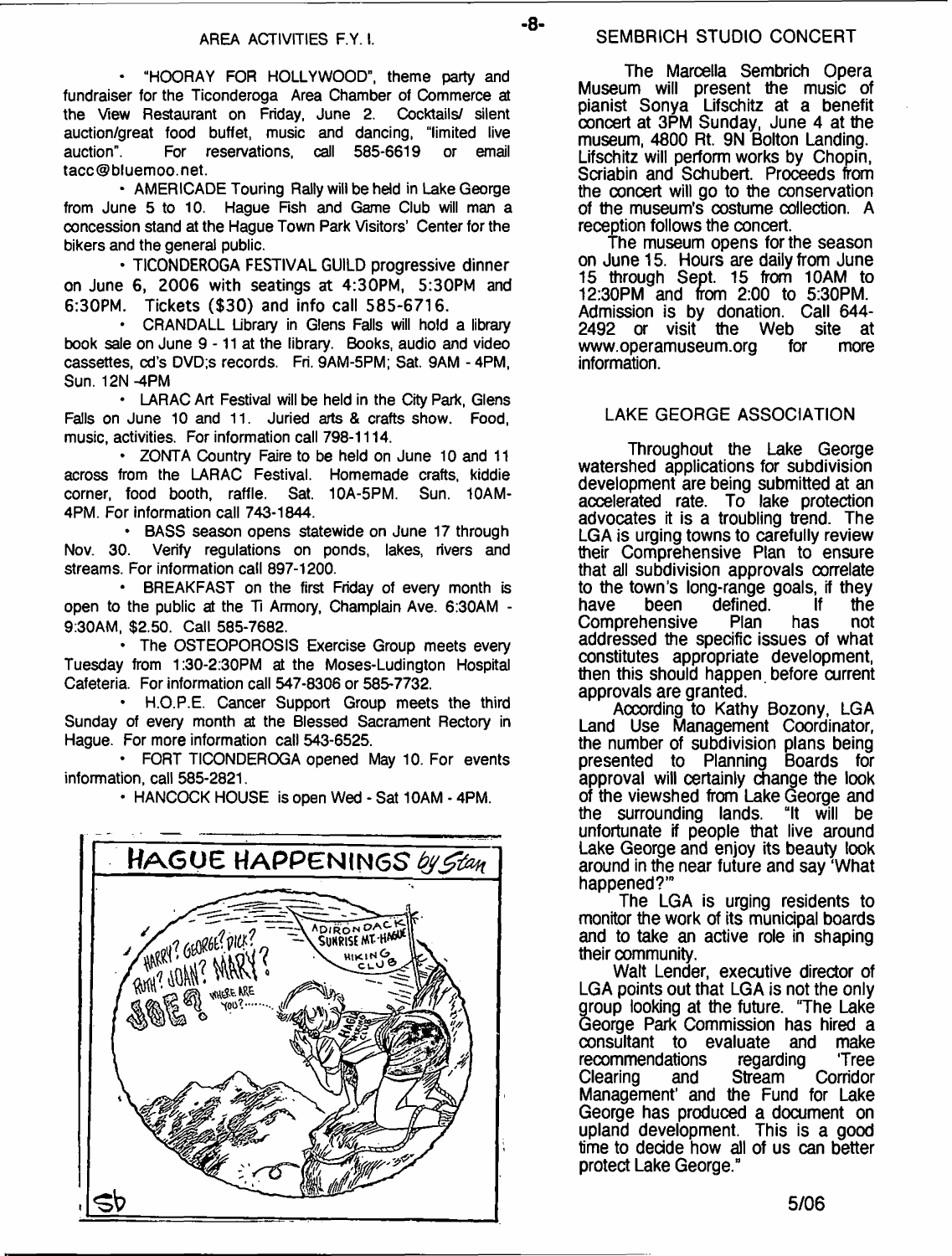# *NATURE NEWS*

**-9-**

 $b$ y *Nancy* Wotton Scarzello

#### Tree Leaves

In a week's time, the view of Anthony's Nose has changed. Rust, brown and gray have become pea-green, lime-green, spring-green as the tree leaves have unfolded from the pink and red buds.

As I write this, on Mother's Day, the colors are even more vibrant in the rain, outstanding against wet, dark trunks. I went for two walks yesterday. The first, in the moming when it had stopped raining for a bit, was to just get out and breathe the freshness in the air and see what was "awake" from the winter. Maples were leafed out already and the striped maples were flowering  $\sim$  long, green, paper-chains hanging beneath soft open leaves. Poplars and red oaks with shiny new leaves still half the size of fully grown, beeches the color of new grass, their coppery-skinned bud sheaths still clinging to the branches and elms leaves were breaking through their fuzzy white coverings as well. The ash trees were slower to oome along but the flowers had dropped and the leaves were out about a quarter of the way, as were the birches.

The most interesting, the white oaks, brought me back for a second walk later in the

day with my camera. The leaves are usually so high in the tall trees that I cannot get a dose look at  $\cdot$  them as they emerge, and from the ground they looked as though they were still in the bud or flowering stage with fat red dumps at the tips of the branches. But my walk along the road had led me to some saplings where the branch tips were eye level and I was able to get a dose look at the reddish dusters. They turned out to be dusters of tiny, one-



**J photo byN. Scarzello**

inch leaves of the white oak (yes, red leaves of the white oak). The leaves will turn green as they mature, and although they seem to be the last to arrive in the spring, they persist the latest in the fall, even holding their leaves into the winter.

We assume that the leaves on a single tree will all look the same, but that is not the case. Once fully leafed out, a tree will have leaves of different sizes and constitutions. Leaves growing in shade deep inside a tree's crown or growing from interior and lower branches are called "shade leaves", whereas the leaves growing on the exposed surface of the tree's crown or anywhere where they get full sun, are called "sun leaves", as you might have guessed.

Shade leaves are usually thinner, but much larger (often many times) than sun leaves. The larger surface area allows the leaf to capture more of the dim sunlight filtered from above and the thinness of shade leaves allows what little light there is to easily penetrate into the photosynthetic cells inside. Sun leaves are built to take advantage of the full sunlight hat can penetrate deeper with thicker leaves that have more layers of photosynthetic cells. But all that direct sun can overheat and dry out a leaf, so sun leaves are smaller, which limits their losses under dry conditions, and they tend to have more protective hairs and waxy surface coatings than do shade leaves. Leaves that emerge into full sunlight will align themselves vertically, nearly parallel to incoming sun rays to minimize overheating and water loss,<br>whereas the shade leaves generally align whereas the shade leaves themselves in a horizontal fashion, parallel to the ground to maximize light exposure.

This explains my confusion last fall when I was attempting to identify the different oak trees in our neighborhood, finding some leaves only 3-4" in length and others 8" or more, that seemed to come from the same tree. Now I know that this is not only possible, but probably was the case in fact. I'll be looking for confirmation this summer.

### *W£Wp}{(E(R l/OTlES*

# *By 4M ary Lou Doufm*

"It's all good"...the dear, dry sunny days, the cloudy and the rainy. Each day the beauty of spring continues to emerge. This time of year is gorgeous no matter what the conditions. In the last thirty days even though it was spring, I often felt the summer. Nineteen days were spectacular with full sun and comfortable temperatures, but the nights did get cold. Nine were cloudy with some showers and as of the last two the rain has been steady. A flood watch was posted for Mother's Day weekend as the current precipitation is derived from a slow moving storm off the coast. It appears we are leaving the past dry spell and entering into a wet phase as the predictions for the next week are for showers each day. We are receiving a much needed soaking, as wells were low and the soil was very dry below the surface.

The rain has done a great job of purifying the previous dusty air. The moist air makes the flowering lilacs scent drift more potently through the atmosphere, and the vegetation dramatically more lush as the leaves from the dedduous trees begin flowering and emerging. These current rains must be the belated April showers as not much was received last month.

It is such a pleasure to live where the grass is green and the birds sing. This has to be another of the great joys of spring with the return of the bird songs. The melodies in addition to our regular avarian visitors coming from the trees indicate that there are some additional warblers. Such "sweet, sweet tunes!"